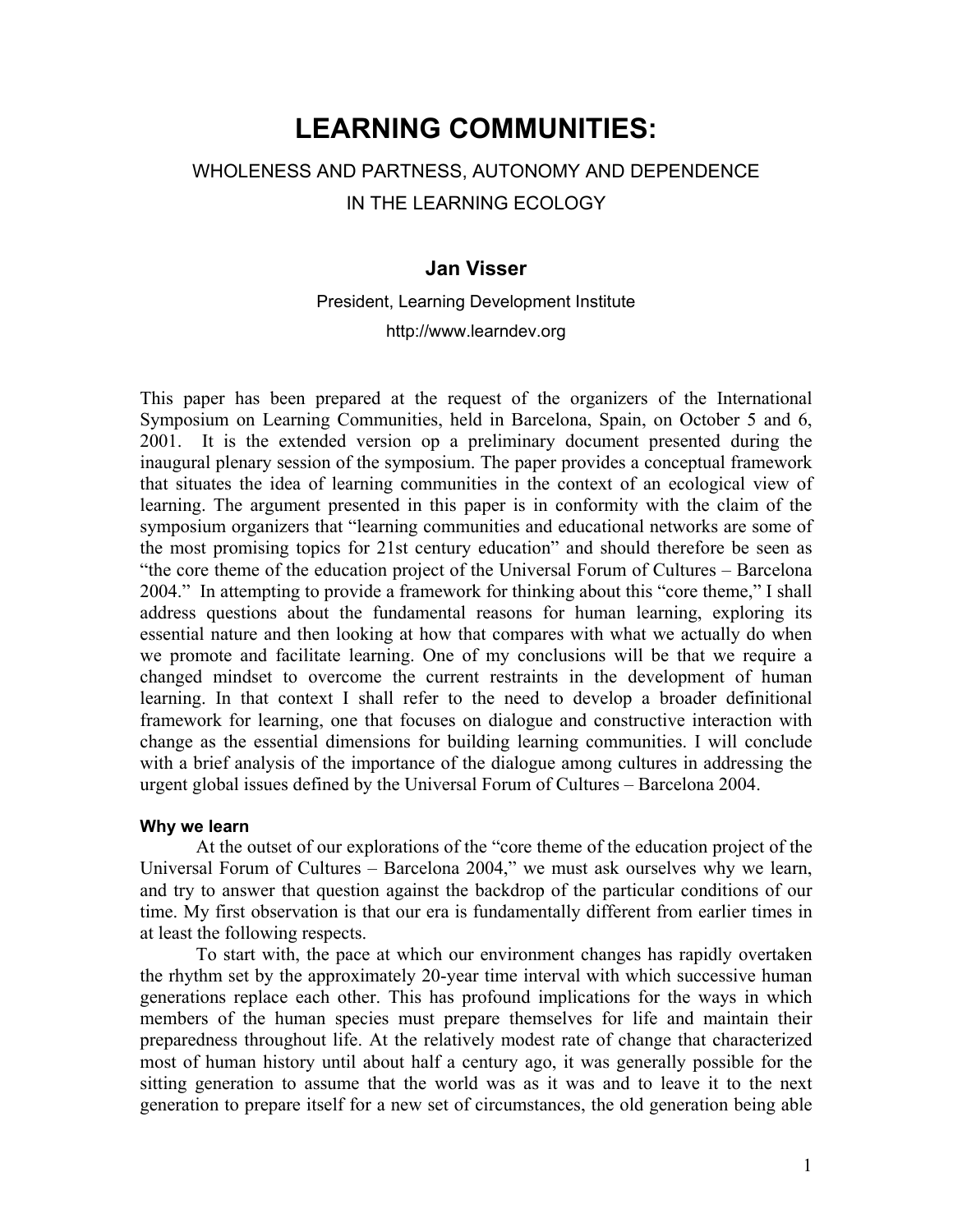to tell the new one what those new circumstances would be. During the past decades this reality has dramatically altered. Significant change now takes place within the lifespan of a single generation. Thus, it is no longer possible to prepare oneself for life in the way past generations would do so, i.e., by going to school and, after graduating from it, embarking on a career path that required little to no further learning. For the same reason it has become impossible for an older generation to tell the younger generation what it should learn. Clearly, everyone, at any age, is in now in need of learning. Moreover, while responding to their innate learning needs, people of different ages continually interact with each other. Consequently, *the never-ending development throughout life of the capacity to learn has taken precedence over the learning of specific competencies early in life*.

A second aspect in which our era significantly differs from previous times has to do with our demographic expansion and the increased levels of interaction in which it results. Hominid development on the planet Earth started about three million years ago. Until the advent of the agricultural revolution, some ten thousand years ago, no more than about eight million people populated the earth. That number had grown to a couple of hundred million by the beginning of the Christian era, reaching 500 million around the year 1600, one billion  $(10^9)$  around 1800, and approximately three billion  $(3.10^9)$  by the year 1960. After that it took less than 40 years to double the number, which reached the six billion  $(6.10^9)$  mark by the end of the last century.

The number is still growing, yet the dimensions of the planet and the extent of its resources are limited. The problem is much bigger than that of unbridled demographic growth as such. In fact, the entire history of the human species, starting with the invention of agriculture – which led to unchecked demographic growth in the first place – has been one of reaping the benefits of our creative potential first, leaving the solution of the resulting problems to subsequent generations. No doubt, this phenomenon has continued to challenge our inventiveness and contributed enormously to how clever we have become as a species. The downside is that it is also responsible for the problems humanity now faces.

Every new opportunity we create comes with its own set of problems that require to be dealt with. To do so, we invent the next set of technologies, pushing the frontier and opening up yet newer vistas while at the same time creating the next set of problems that require the next set of solutions. This process goes on and on *ad infinitum*. After the relatively short period – short in evolutionary terms – of 10,000 years of technological development we have now reached a point where it is no longer sufficient to simply deal with the consequences of the creative interventions of *past* generations; we must come to terms with and manage our *own* creativeness if we don't want things to run out of control. In other words, there is a need for metacreativity, the capacity to creatively arbitrate our creative actions, to apply our creative energy to addressing problems resulting from our creativeness. Such metacreativity requires reflectiveness; sovereignty of thinking; solidarity among human beings; a sense of belonging, of being part of a larger whole; the capacity to visualize the world one interacts with in terms of problems that afford challenges and opportunities, and the desire and ability to take charge of one's life in a problem-oriented fashion. In short, it requires the development of learning at a higher, more comprehensive level than what is foreseen in and practiced in most of the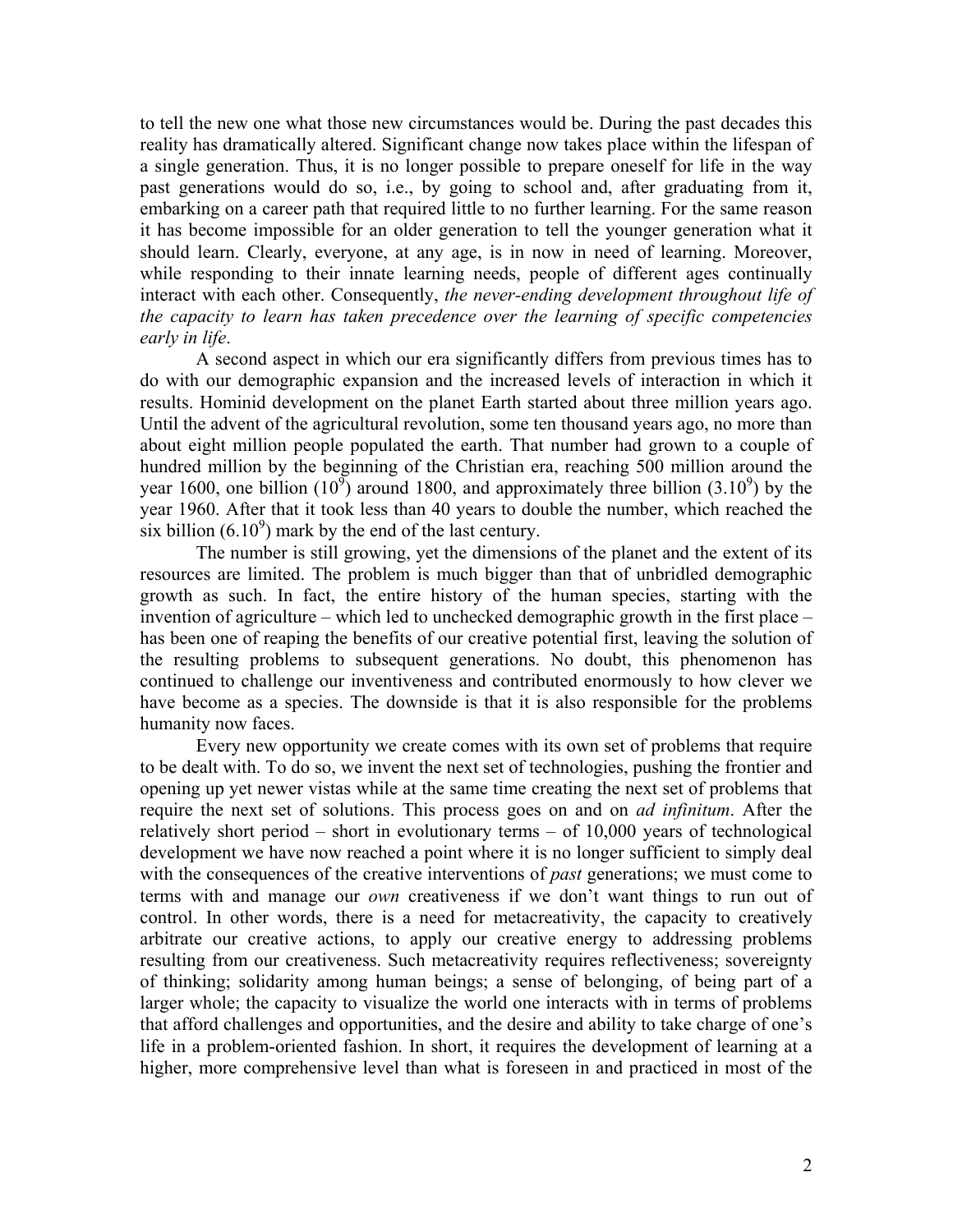traditional instructional contexts. In fact, we urgently require a much fuller perspective human learning and the role played by instruction within that context.

The pace at which the process of responding to ever new challenges moves forward is rapidly accelerating. It leads to explosive development, which causes human activity to impact not only locally, but to affect people everywhere as well as to have consequences that not we, but future generations will experience. Consequently, we have become, more than ever, a species whose members' well-being is intimately linked to the well-being of others, both those who share our passage through life and those whose life is still to emerge. *There is thus a great urgency for us not only to learn to live together, but first and foremost to learn to learn together, having in mind the dynamic relationship between where we come from and where we are going*.

A further difference between our era and earlier times has to do with the existence of challenges of a truly global nature. As a consequence of our explosive growth, our planetary society faces problems that have potential consequences that threaten our sustainability as a species as well as the sustainability of many other life forms on earth. Those problems are complex in nature; complex not just in the sense of 'difficult to tackle,' but rather in the sense in which Complex Adaptive Systems are complex. The solution of such problems is no longer solely dependent on some sort of centralized intervention, such as on the part the organs of government. Instead, they require the participative problem solving involvement of all. *For our increasingly planetary society*  to work, we must be aware of the world as a whole while, as individuals and local *communities, we must focus on the interaction with our immediate environment.*

Not only do we face global problems in terms of their spatial dimensions, these same problems also challenge our imagination in the perspective of another dimension of our perceptual framework, namely *time*. The very possibility – at least from the perspective of our technological capability – to annihilate human life on earth, forces us, once again, but now more forcefully than ever, to face the age-old question "Why are we here?" It is a question that will never be answered, but always be asked. In contrast with earlier times, it is no longer a rhetorical challenge, but a practical one. Whether we look at human life as a miraculous accident of evolutionary history or perceive of it as embedded in a framework of intention, our fundamental inability to answer the question "Why are we here?" should hold us from taking it seriously. Rather, it should compel us to reflect on ourselves from the perspective of our place in the universe and the related question: "Who are we that we may be so clever as to be able to destroy ourselves and other life with us?" In other words, *there is a need to reinstate in our thinking about learning a concern with ultimate values.*

Finally, our increasing technological capability makes it possible to intervene more and more in our very humanity. In a discussion on the meaning of learning, organized by the Learning Development Institute at last year's International Meeting of the Association for Educational Communications and Technology in Denver, Colorado, Spohrer (2000, October, p. 4) asserted that, while "it is not surprising that at this time of rapid change, we choose to ask the question 'what is the meaning of learning?'" (p. 4), a more powerful question emerges. "By the middle of this century," Spohrer says, "we may well be asking 'what is the meaning of being human?' as our grandchildren develop the capability to create new intelligent species of biological, digital and hybrid life forms" (p. 4). In line with the recommendations in Spohrer's paper, this calls for urgent attention to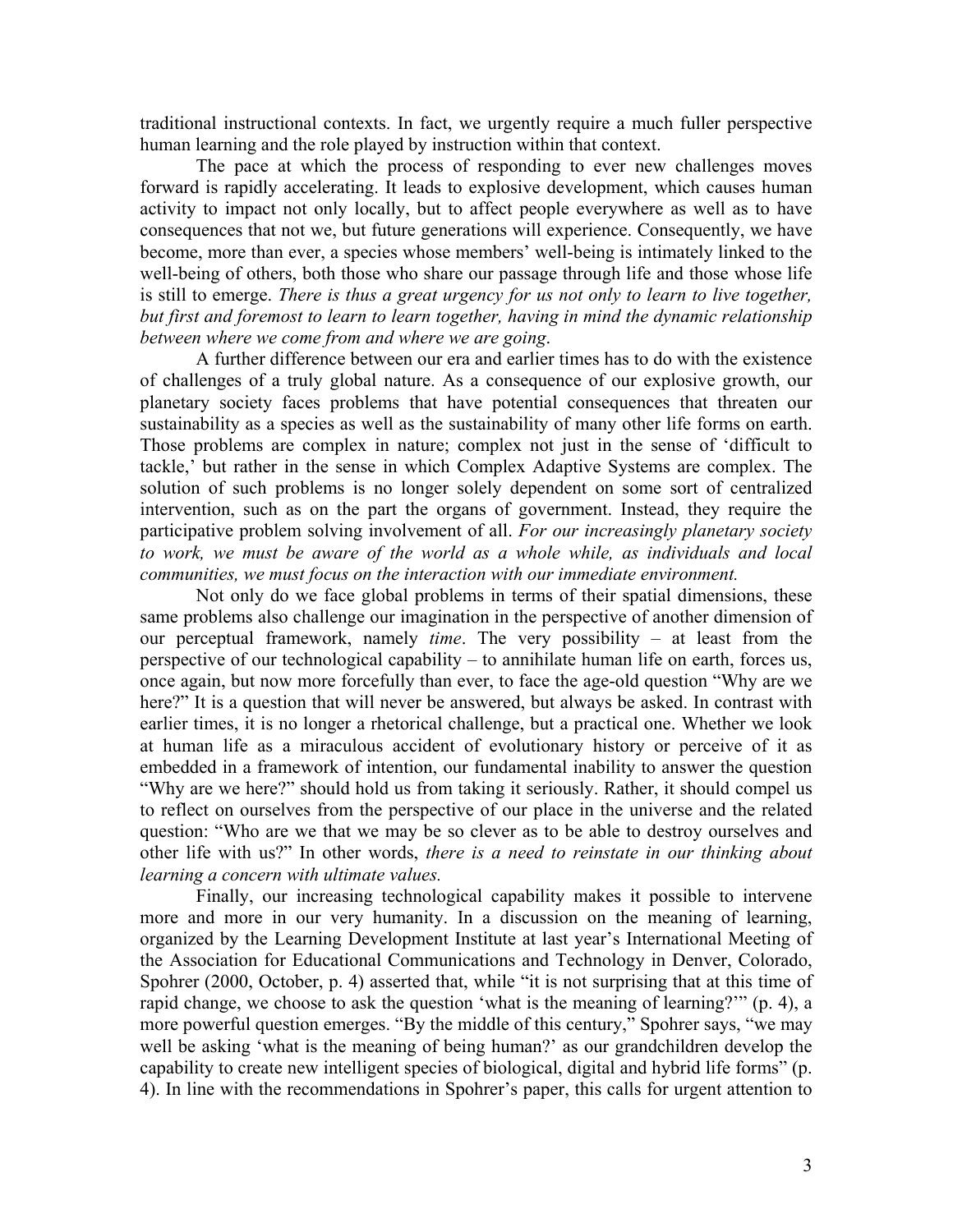the need to *develop meta-learning abilities that allow us to ask pertinent questions, to set responsible goals and to use technology wisely in the pursuit of those goals.*

#### **The learning we need**

Learning is the one human factor that plays a vital role in the context of all of the above challenges. However, it can't be learning as we used to think about it. A radical redefinition of what it means to learn is required. More is needed than mastering the set of fixed skills a traditional curriculum helps students to acquire. The idea of the traditional curriculum is, in fact, wholly at odds with what is needed, as we must move away from the sacrosanct idea that *all* learning is undertaken in a step-by-step fashion leading the learner from a particular point to a well-defined next destination. While this may be true for certain specific learning tasks, it is not a good perspective on learning in general. Antonio Machado in his "Cantares" advises the traveler through life: "Caminante, no hay camino, se hace camino al andar. Al andar se hace camino," and, therefore, as the road before us is always under construction – by us, who travel it – learners must in the first place have a keen eye for the problems ahead of them. Throughout life those problems will constantly change, providing novel challenges all the time. Lederman (1999, April) refers in this connection to how in the education of scientists, "one is accustomed to the need to develop the ability to function in entirely unpredictable situations, for such is the nature of scientific exploration" and continues to say:

This points to a search for educational processes that will strive for the capability of adapting, and even thriving in areas of new problems and new opportunities. Schools must look across all disciplines, across the knowledge base of the sciences, across the wisdom of the humanities, the verities and explorations of the arts, for the ingredients that will enable our students to continually interact with a world in change, with the imminence of changes bringing essentially unforeseeable consequences. Obviously, a vital component of such education is the habit of lifelong learning. (p. 3)

In other words, *if there is such a thing as "preparation for life," then it must be a preparation that allows us to cope with the unpredictable.*

Consequently, designed learning environments worth their salt must be structured around problems, problems that have to do with whole human beings, body and mind, and that can very often not be tackled by simply adding up the separate pieces of compartmentalized knowledge that multiple disciplines have generated. A transdisciplinary view, in addition to the wealth of cognitive heritage that we owe to the development of our various disciplines, is definitely important. It requires collaboration among human beings. A good learning environment, responsive to the challenges of our time, must therefore lead people to continually develop their consciousness and their ability to deal with novel situations – which is, after all, what the word "intelligence" means – by working together. *Creative collaboration is what is required* (John-Steiner, 2000).

Possibly most importantly in the above context, we must conceive of learning as an ecological phenomenon. Any learning community – be it a school, a corporation or organization, a family, a city or region, or even an entire society – is always itself part of something larger that learns. At the same time, it is also the environment in which smaller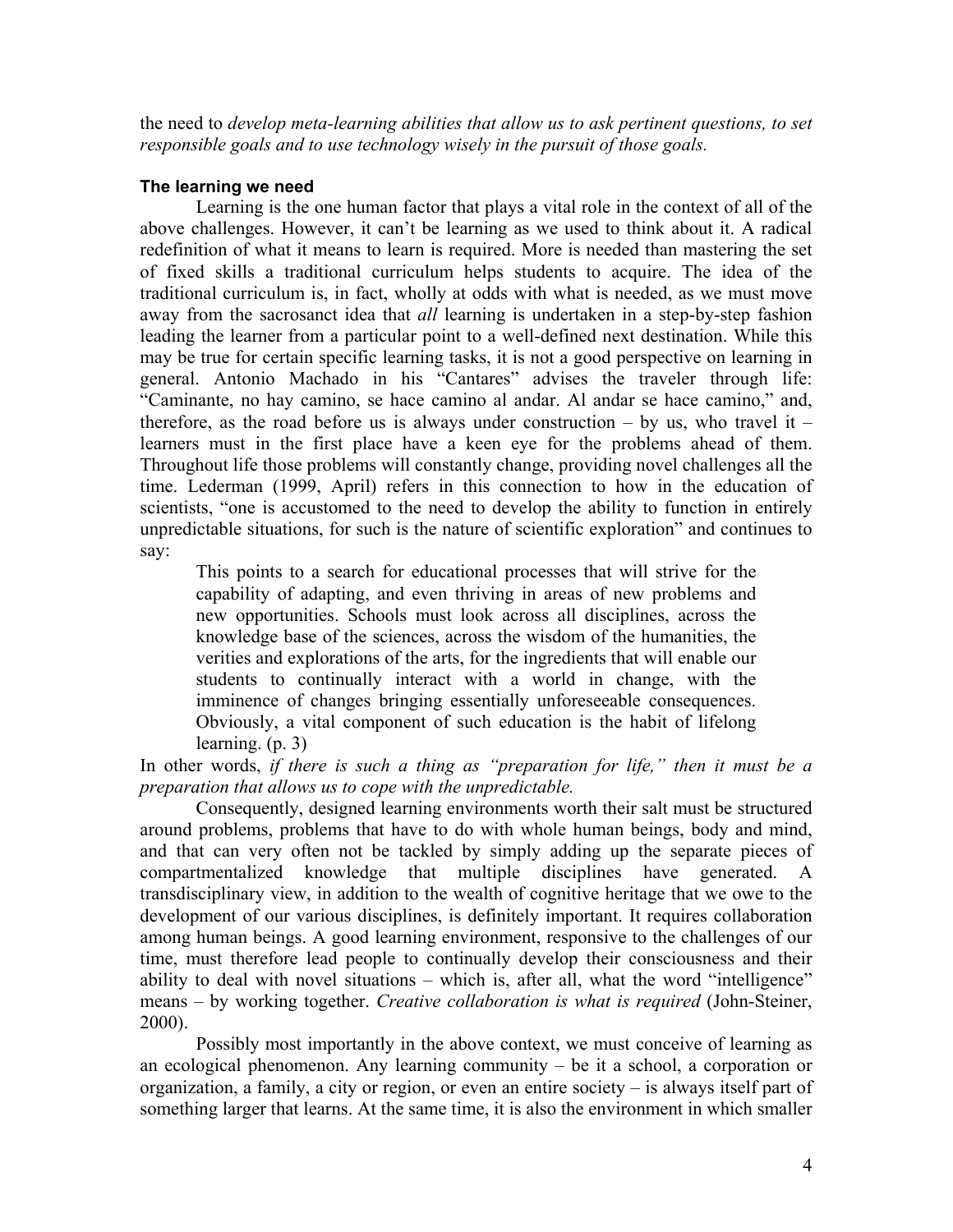learning entities are nested. I have given much emphasis to the concept of "learning ecology" in my writings over recent years (e.g. Visser 1999, April; 2001b), and find it also increasingly reflected in the work of other authors, such as Solomon (2000, October) and Shotter (2000, October). A related notion, that of "ecological human development," pervades the work of developmental psychologist Bronfenbrenner and his collaborators (e.g. Bronfenbrenner, 1995; Bronfenbrenner & Ceci, 1994). The learning ecology is made up of a host of what one can call "sub-learning environments." Those sub-learning environments – in fact, the learning communities that operate within them – interact with each other, allowing the learning occurring in each of them to become mutually reinforcing. Some of those sub-learning environments are instructional settings, such as the school, but the concept also includes, for instance, the family; the Internet; museums; nature; sports, spiritual practice, and broadcast media. The variety and diversity of such sub-learning environments is in fact endless, as they tend to emerge, submerge, reemerge, and regroup all the time while one's learning life develops. *At a societal level we must be aware of the need to develop "learning environmental policies" that can ensure that learning becomes mutually reinforcing in the different, though interconnected, parts of the learning ecology.*

#### **The need for a changed mindset**

What was said above about learning does not necessarily blend easily with the way in which most people perceive learning. Many people think of learning in the first place as something one does in school. Talking about learning thus evokes images of classrooms, textbooks, and teachers. Those images, in turn, relate to particular preconceptions about the mechanisms through which learning takes place. Thus, for instance, teachers are seen as having knowledge that students don't have. The teachers therefore have as their prime responsibility to dispense knowledge to the unknowing students, making sure that knowledge enters into their heads. The teachers' work is being made easy by the use of textbooks, which are seen as additional repositories of knowledge. Within this frame of thinking, the act of learning is thus one of acquisition of knowledge. As knowledge is supposed to reside in someone's head, learning is thought of as an individual act. Linked to this idea is the notion that people require a fixed minimum amount of knowledge so as to be properly prepared for life, whence the view that learning is in the first place undertaken early in life while engaged in by adults if, for some reason, one had missed one's chance early on and wanted to compensate for it later or, alternatively, to be able to adjust to the occasional change in performance requirements. The traditions that have marked the development of school-based learning have furthermore led to knowledge being seen as decomposable into parts that are best organized into disciplines. Moreover, such disciplines, and the way they are being taught, have greatly favored particular styles of learning and thinking, appealing to people in a limited domain of a wide range of different intelligences. Besides, the practice of schooling has led us to conceive of learning as a process that is determined by such timeframes as 50 minutes (a lesson), several months (a term), or several years (a curriculum) and spatial connotations derived from the traditional ideas of school architecture. The left-hand column in Table 1 below presents a non-exhaustive overview of some of the most commonly held beliefs about learning as referred to above. It is interesting to note how those same beliefs often continue to persist in the conception of learning environments built around the use of modern information and communication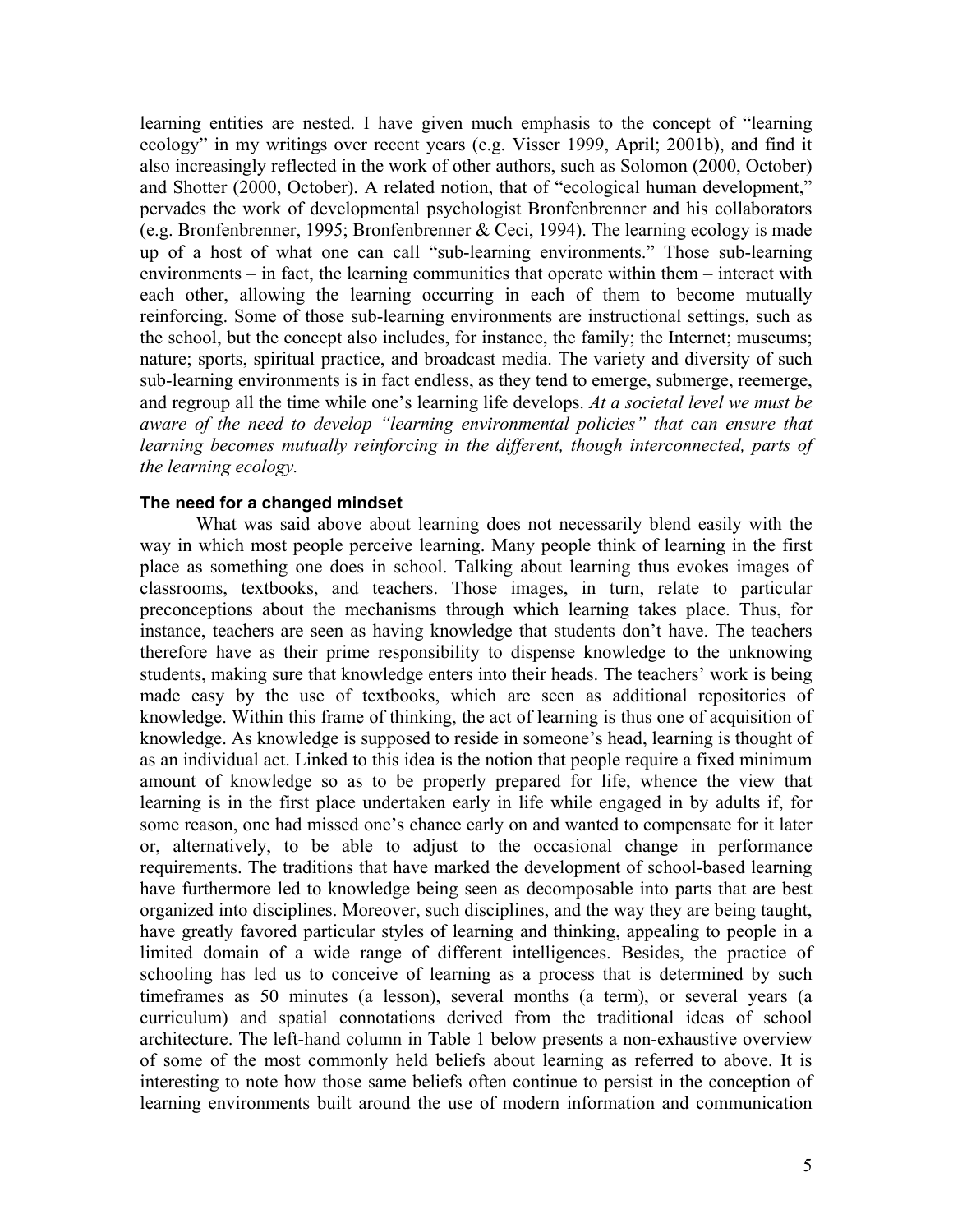technologies. In fact, in quite a number of cases such so-called virtual learning environments are more traditional in outlook from the perspective of how learning is being facilitated than many a conventional brick-and-mortar school setting.

 The right-hand side of Table 1 presents alternative ways of looking at learning. They are part of a picture that starts to emerge when one is willing to shift the focus away from the values, attitudes, traditions and modes of thinking and behaving that pertain to the dominant culture of schooling and instead to evolve towards a culture of learning.

| <b>Common beliefs about learning</b>                                   | Less common, but more appropriate views of<br>learning                                                          |
|------------------------------------------------------------------------|-----------------------------------------------------------------------------------------------------------------|
| Learning seen as linked to school or instructional<br>settings         | School or instructional settings seen as part of wider<br>learning context                                      |
| Linked to particular age group                                         | Learning as lifelong disposition                                                                                |
| <b>Acquisition paradigm</b>                                            | Participation paradigm                                                                                          |
| Seen as individual activity                                            | Seen as individual and social activity                                                                          |
| Takes place in the heads of people                                     | Takes mainly place outside the heads of people                                                                  |
| Empty vessel metaphor                                                  | Learning as dialogic disposition                                                                                |
| Preparation for life                                                   | Inherent feature of life (humans prepare for,<br>maintain and continually further develop lifelong<br>learning) |
| Reaction to change                                                     | Constructive participation in change                                                                            |
| Disciplinarity                                                         | Disciplinarity, multi-, inter-, and transdisciplinarity                                                         |
| Compartmentalization of knowledge                                      | Consilience                                                                                                     |
| Involves limited slice of the intelligence spectrum<br>(seen as fixed) | Addresses multiple intelligences that are seen as<br>able to develop                                            |
| Limited to specific space-time frames                                  | Multiple space-time frames                                                                                      |
| Favoring only certain learning styles                                  | Accommodating different learning styles                                                                         |
| <b>Extrinsically motivated</b>                                         | Intrinsically motivated (motivation<br>awakened<br>through dialogue)                                            |

*Table 1: Existing and emerging views of learning* 

#### The story of learning as told by those who learn<sup>1</sup>

 $\overline{a}$ 

For more than a year and a half now, the Learning Development Institute (LDI) has engaged in a research effort aimed at collecting and analyzing people's learning stories. Prospective authors of such stories are approached with three simple questions: "What is your most meaningful learning experience?" Why should that particular learning experience be considered meaningful?" and "What were the key conditions that allowed that learning experience to occur?" An example of a typical learning story is presented in the sidebar on the next page. Other sample learning stories can be found at http://www.learndev.org/LearningStories.html.

Preliminary results of this research, related to the analysis of a first set of learning stories, were presented last year at the International Conference of the Association for Educational Communications and Technology in Denver, Colorado (Visser & Visser, 2000, October). The research effort has since expanded, both in terms of broadening the

<sup>&</sup>lt;sup>1</sup> This segment of the paper is adapted from LDI Working Paper # 2 on "Factors that Foster the Evolution of a Learning Society" (Visser, 2001a).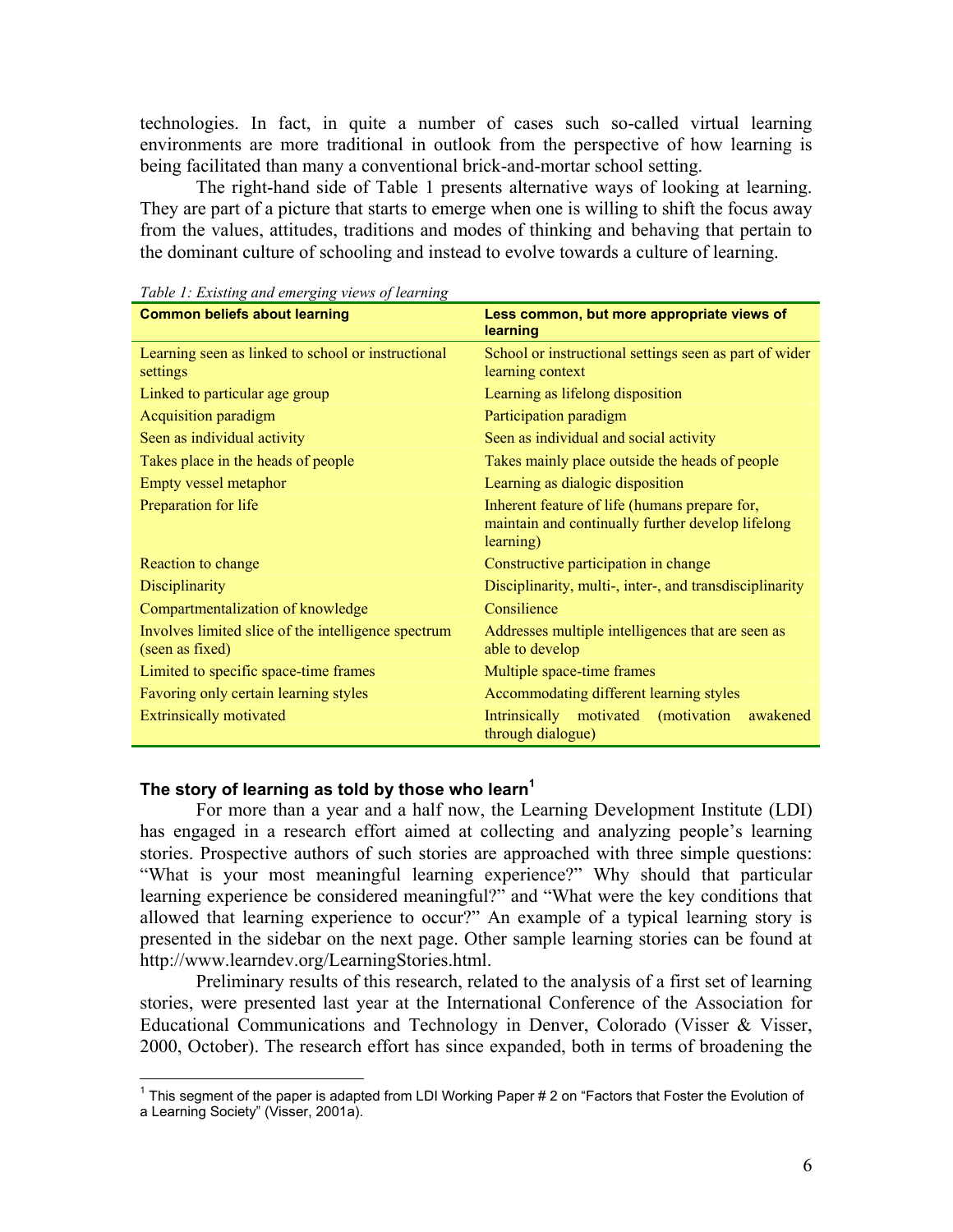research partnership and by enlarging the conceptual framework. Several universities have joined LDI and more and more learning stories are being added to the database. Further iterations of the learning story concept are being experimented with and a wider range of conditions under which people learn is being contemplated, including the collection of audio-recorded learning stories among members of the Aymara and Quechua speaking illiterate communities in the highlands of Bolivia by Cole Genge of the University of Massachusetts at Amherst.

The preliminary research findings are, earlier presented at the above-mentioned meeting in Denver, are reiterated in this paper as they underscore much of what was said earlier regarding what it means to be learning. They reveal that people perceive their learning as meaningful when any or more of the following things happen:

- Learning results in ownership of knowledge (i.e., it involves autonomous processes of making decisions, choices, guesses, mistakes and discoveries, and developing the various emotions that accompany those processes).
- Learning is maintained across the lifespan (i.e., any particular learning experience is perceived as an integral part of one's lifelong involvement in learning).
- Learning lays the path for continued growth (i.e., learning is generative).
- Learning has implications in the real-life context (i.e., it is seen as inherently relevant).
- Learning results from the active involvement in facilitating someone else's learning (such as when a teacher discovers that his or her efforts to share experience with someone else are rewarded by a deepening of his or her own understanding).
- Learning changes negative self-perceptions into positive ones (The formulation of this finding should be interpreted against the backdrop of the initially negative experience many of the contributors to the learning stories project have had with the perceptions imposed on them by the traditional school system).
- Learning results in the discovery of persistence as a strategy to manage life's challenges (indicating the importance of situating learning in the context of serious long-term pursuits).

The following text is adapted, by way of example, from the learning story of Rodolfo, a Mexican man reflecting on his boyhood experiences. The original version of this story in Spanish is available at http://www.learndev.org.

#### **The one who took the world apart**

*From a very early age onward, Rodolfo had the habit to dismantle anything mechanical he could lay his hands on. Mechanical things looked like they had some life in them. He dismantled them even though he knew that his behavior would almost certainly result in severe punishment from his parents. Rodolfo took things apart to find out why and how they worked. At the same time it allowed him to construct ideas that pertained to his world of fantasy. Thus he was able, for instance, using the parts of things he had previously dismantled, to build a 'movie' projector using an old shoebox. In the process he became aware of physical principles, not realizing that those things would normally only be taught at the bachelor level.* 

*Punishment did not deter Rodolfo. His curiosity and interest only increased the more sophisticated the things he continued to take apart. They included, when he had reached the age of 12, those new radio receivers with 'bulbs' on them. In trying to understand how they worked he experienced electric shocks and could see sparks flashing when connecting different points with pieces of metal. He also discovered that generally, when a radio didn't work, it was because one of those bulbs was somehow damaged and did not glow the way it should. This became the key to turning punishment into reward. Henceforth, Rodolfo would repair radios and all kinds of other things, making a little profit.* 

*Taking things apart has remained Rodolfo's preferred way of learning. Had it not been for the poverty and the scarcity of the environment in which he grew up, his creativity and sense of exploration might never have been challenged so much and he might never have discovered his secret to learning.*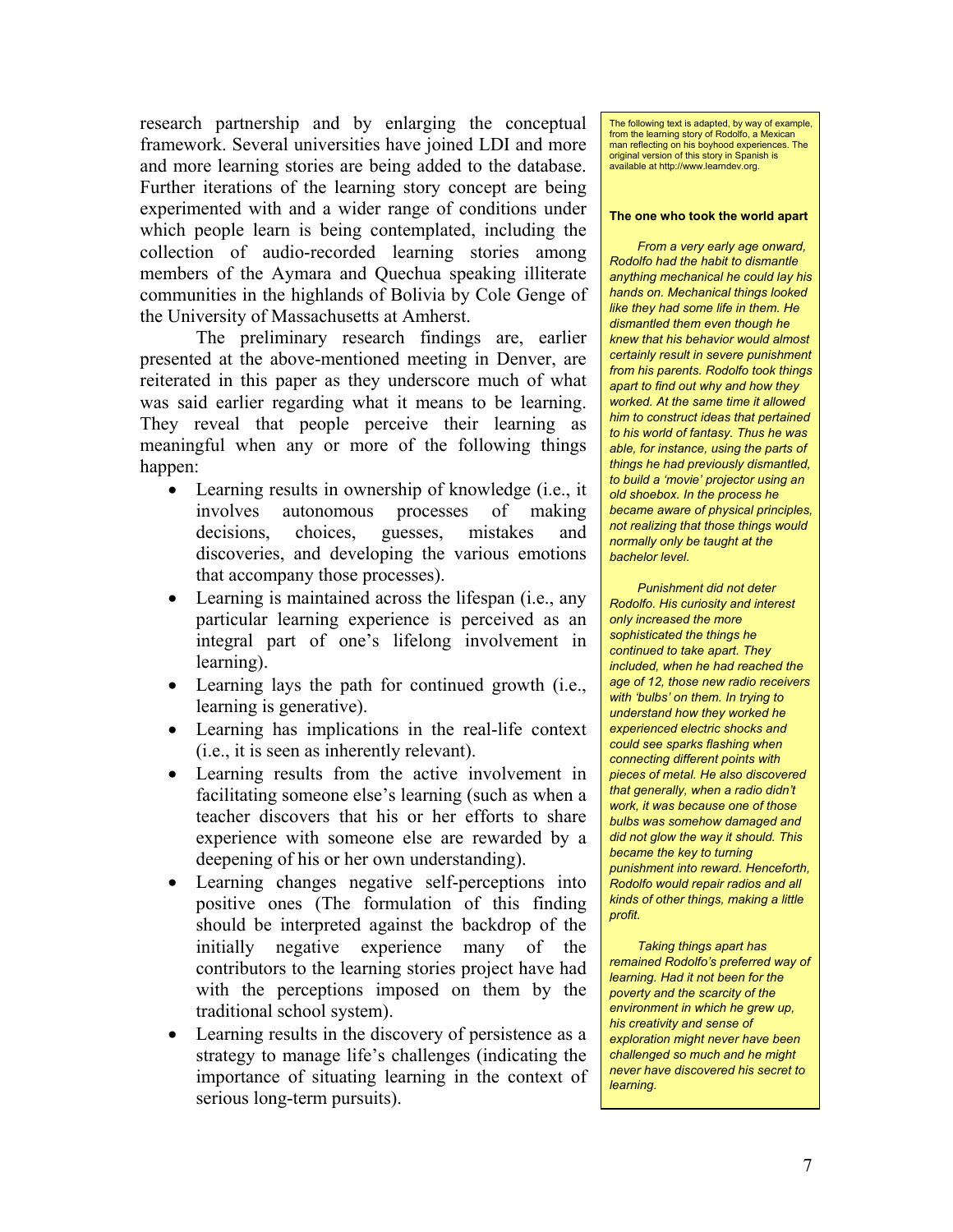Such learning was found to be particularly facilitated when (1) an initially negative condition could be transformed into a positive challenge; (2) a role model was present or emotionally significant support was available in the environment of the learner; (3) there were opportunities for independent exploration of one's learning as well as metacognition, i.e. for finding one's own ways to learn and for reflecting on them.

Very few of the learning stories that were collected made any direct reference to the school context. Among those that did, only a small proportion reported positively about the school. The larger proportion represented stories of survival, i.e., stories of people who had been able to overcome the negative impact of the school environment on them and therefore, as mentioned above, to turn this initially negative condition into a positive challenge.

While the research effort continues and a more detailed and complete picture emerges, current results point in the direction of issues that get surprisingly little attention from the research and development community. In the light of these learning stories, it is difficult to escape the conclusion that our perspective is too much that of the formal contexts and procedures through which we help people to learn, or so we think. The learning processes we deal with tend to emphasize the immediate over the long-term and evolutionary; the definable over the exploratory; and the individual over the social. Does it mean that what we do is all wrong? Well, probably not, but we are likely to be too focused. While there may be lots of things we do correctly, those things would only really start making sense and give meaning to people's lives if they became integrated in a more comprehensive set of conditions and considerations. The more overriding dimensions of that set of conditions and considerations relate to the integral nature of how the different factors fit together and how they situate learning, at different levels of human and social organization, within the context of an ongoing pattern of activity. That set of conditions should furthermore reflect the historical and evolutionary context of which we are part.

It has always been the premise of the likes of educators, educational planners, instructional designers, educational technologists, educational communicators that it is possible to consciously influence people's learning. Research on the effectiveness of instructional events, communication procedures, and technological interventions does indeed support that premise. The bulk of such research, however, has focused on narrowly defined learning tasks rather than the more comprehensive behaviors that the authors of our learning stories emphasize. Emphasis has been on the bricks, making it difficult to see what kind of building resulted from our disconnected actions to add brick to brick. No wonder, then, that the evolution of a learning society has been hampered.

Clearly, the research initiated through the Learning Stories Project focuses on a unit of analysis whose order of magnitude is distinct from that of the more mainstream research. It can be argued that studies like those of the Learning Stories Project that focus on a *broadened unit of analysis*, in addition to such comprehensive reviews as the one undertaken by the National Research Council (Bransford, Brown & Cocking, 1999) that summarize research in the framework of *broad themes*, as well as *longitudinal studies* about the development of learning behavior in people are crucial to the deeper understanding of human learning. They help create visions of the whole, visions that have long remained obscured by our overriding obsession with detail but that are nevertheless essential to appreciate the beauty and harmony of the evolving learning landscape.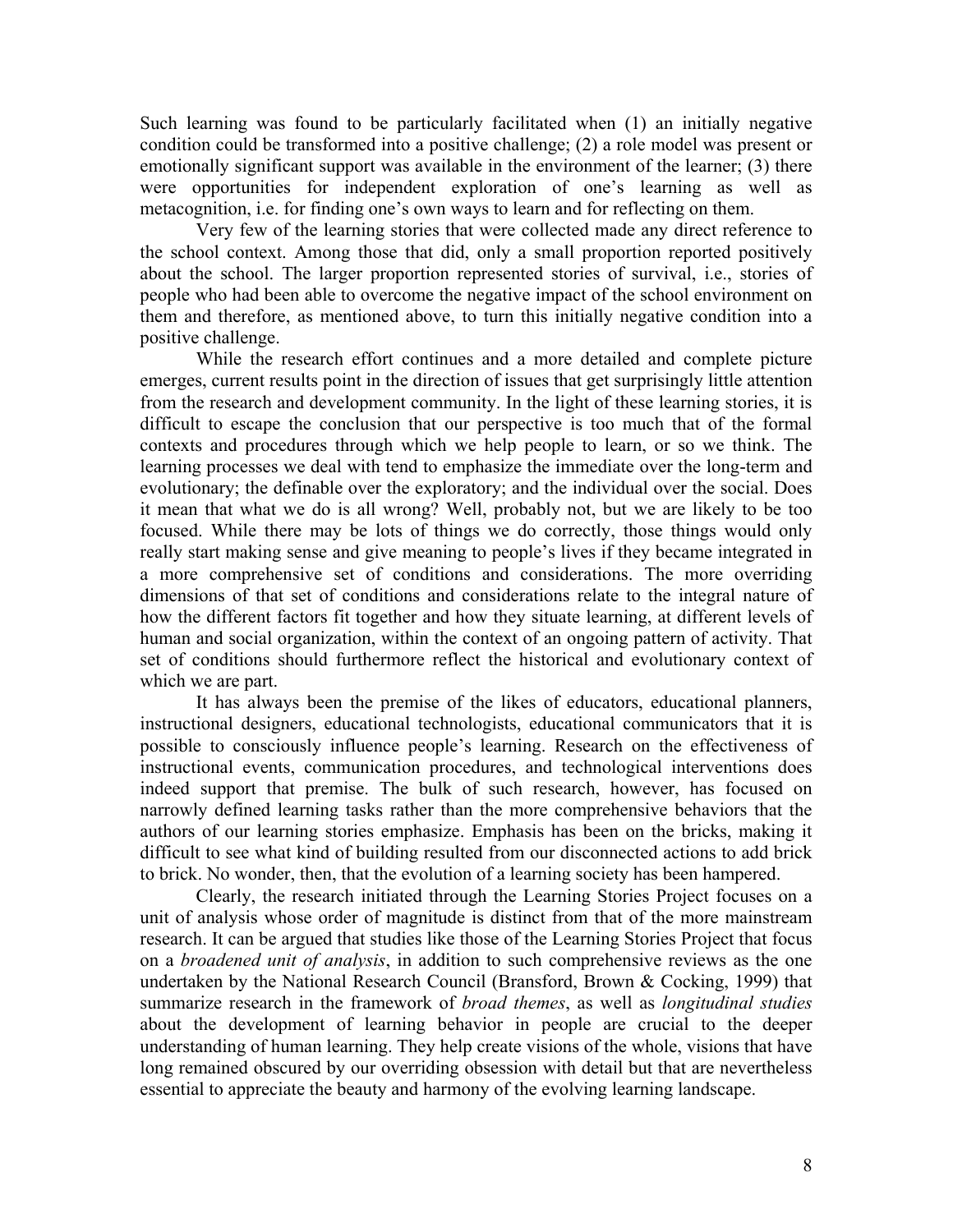#### **Learning: The elements of a definition**

As so much of what happens and what does not happen in terms of the development of human learning is determined by commonly held perceptions about learning, it is important to take a more serious look here at how learning is being defined. Most people don't define learning explicitly. However, even if they don't define it explicitly, it can easily be derived from their writings that their implicit definitions of learning are limited to what happens in a purposefully structured learning environment in which desired attitudinal or competence goals are to be achieved along the lines of welldesigned processes. Such settings are the ones in which most of the existing research practice is rooted. Basically, therefore, what we learn from educational research is that "well-designed instruction works," each specific study adding to our knowledge of what "well-designed" means and the term "instruction" referring to processes ranging from highly directive ones that make people learn in prescribed ways to the more imaginatively designed environments that allow people to find their own ways to specifically defined learning goals. There is precious little research about learning that takes place beyond the instructional context, such as incidental learning, or about how attention to the conditions of learning in multiple settings (instructional as well as noninstructional ones) may mutually reinforce the depth of our learning. We seem to avoid messy situations.

 The past decade has seen an emerging interest in broadening the way we look at learning to beyond the instructional context *per se*. According to De Vaney and Butler (1996), past definitions of learning have long remained under the spell of Hilgard's (1948) definition, which states that "learning is the process by which activity originates or is changed through training procedures…as distinguished from changes by factors not attributable to training" (p. 4). Only quite recently, this close linkage between instruction and learning has started to disappear. Driscoll (2000), for instance, analyzes the definitional assumptions shared by current learning theories. She notes that, in order "to be considered learning, a change in performance or performance potential must come about as a result of the learner's experience and *interaction with the world*" (p. 11; emphasis added).

I view learning as a lifelong "disposition to dialogue...with [our] human, social, biological and physical environment" (Visser, 2001b, p. 453). We – as individuals as well as together, in all manner of socially organized configurations – engage in that dialogue to allow us to "interact constructively with change"  $(p. 453)$ .<sup>2</sup> The emphasis on dialogue in this definition is also a major defining dimension of the work of Shotter (e.g. 1997 and 2000, October). It is equally present in the thinking of Savery and Duffy (1995) about constructivist learning environments and resonates well with John-Steiner's (2000) imaginative concept of "creative collaboration." It is a corollary also of the emphasis that Tessmer and Richey (1997) put on "context" as an important factor to be taken into account in the design of learning environments as well as of the idea that learning and activity are inseparable concepts (Jonassen, 2000, October). It is furthermore embedded in how Cole & Engeström (1993) see the building of knowledge as a cultural-historical

 2 The complete definition reads as follows: "*Human learning is the disposition of human beings, and of the social entities to which they pertain, to engage in continuous dialogue with the human, social, biological and physical environment, so as to generate intelligent behavior to interact constructively with change*" (Visser, 2001b, p. 453).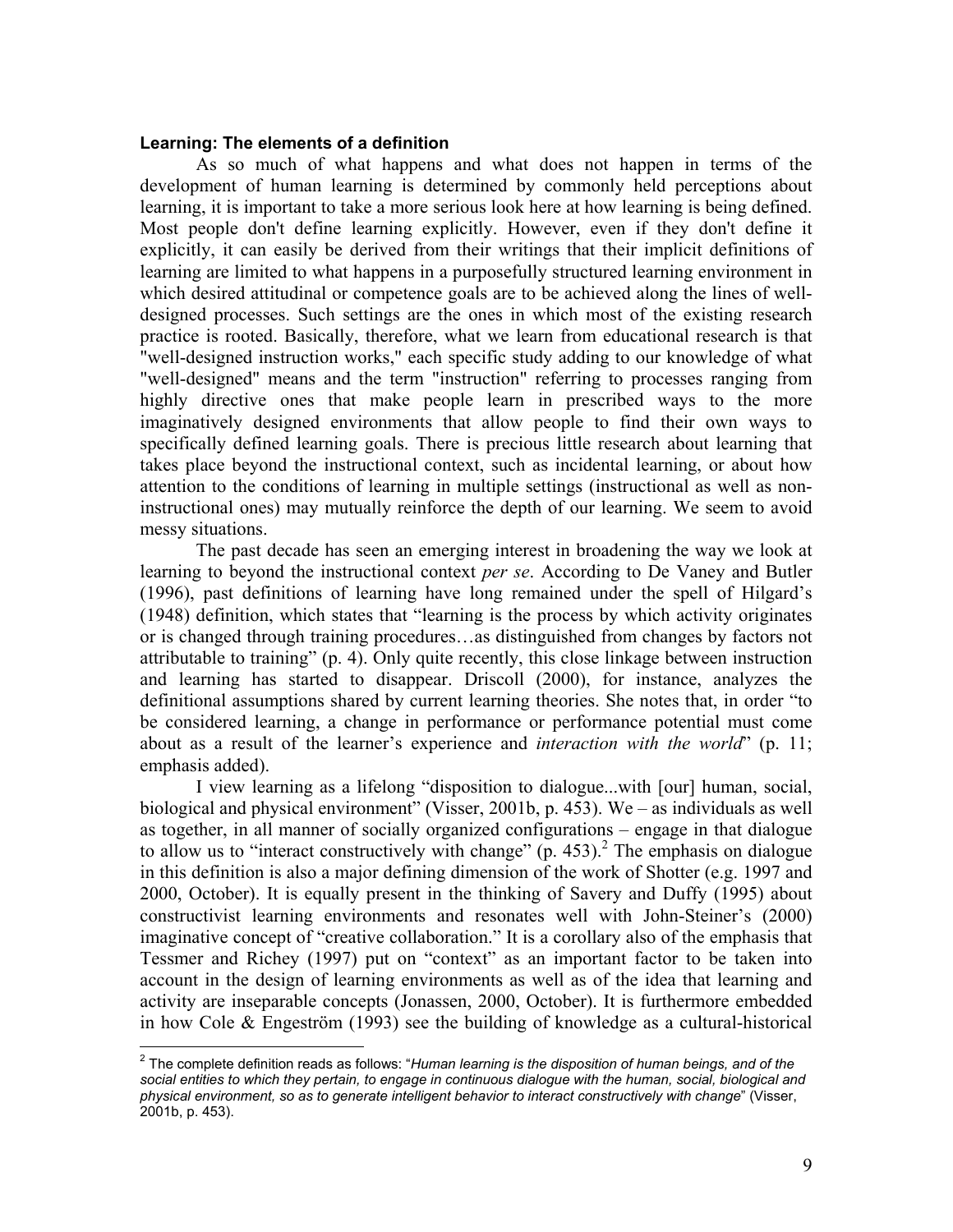process. Added in the definition from which the above quotes originate (Visser, 2001b), is the idea that we engage in dialogue for a purpose, a purpose that becomes increasingly more important in the context of the various challenges pointed out at the beginning of this paper. The need not to see us as mere passive entities that can only *react* to change, but instead to conceive of ourselves as *active and conscious participants* in it, stands out. Moreover, as we ourselves also contribute to change, it is eminently important that we do so in a constructive manner. As humans we have the ability to choose between being constructive and being destructive. I thus contend, and explicitly define, that human learning must include the imperative that our dialogue be a constructive one. To be an educated person then means *to be able to take charge and give direction to one's life; to do so while being fully aware that "one's life" is inseparably interwoven, in space and time, with the lives of others; and to enhance our common humanity through the active dialogue that ensues*.

#### **Learning communities: The building blocks of dialogic interaction**

The above definition that learning is a disposition, which leads to a process, rather than that process itself; that the process it leads to is a dialogic process; that it transcends the individual and includes the social; and that it is related to a conscious effort to engage constructively with one's ever changing environment, that definition is quite a bit more comprehensive than traditional definitions, which focus on learning engaged in by isolated individuals who are subjected to deliberate processes that change their performance. *The difference is between doing things yourself together with others, and things being done to you.* In the context of the thinking that emerges from previous definitions, it is only natural for educators to perceive of themselves as having to tell others what to do. Such an attitude on the part of educators results in the expectation of submission, passiveness and obedience on the part of the learner, connotations that are, indeed, not alien to the etymological meaning of the word "education" (Mayor & Visser, in print). Learning as a "disposition...to engage in continuous dialogue," a disposition shared by all human beings, cannot but lead to an entirely different learning reality, a true "learning ecology" in which all that learns does so thanks to the learning engaged in by others.

Within the ecological and dialogic vision of learning referred to above, learning communities are both *part* and *whole*. They are *dependent* and *autonomous* at the same time, entertaining those two modes of existence in a parallel fashion. This view is essential if we want learning to mean more than what is contained in the various notions that link the concept predominantly to the context of instruction. It is also an important view in the context of rethinking the instructional reality as such.

At the beginning of this paper I have highlighted five major challenges humanity faces at this juncture in time. In developing my argument, I have linked those challenges to the need to fundamentally broaden the meaning of learning. An important thread throughout that argument is the essential interconnectedness of the society of humans. Feldman (2000) refers in this connection to the search for "balance between individuality and social connectedness" (p. xii) as the central theme of the current century, contrasting it with the past century's focus on "intellectual development that placed the lone seeker of knowledge…at the center of the developmental process" (p. ix). The shift of focus comes at a good time, considering the convoluted nature of the challenges earlier referred to, which make it difficult for them to be addressed through solo efforts. They call for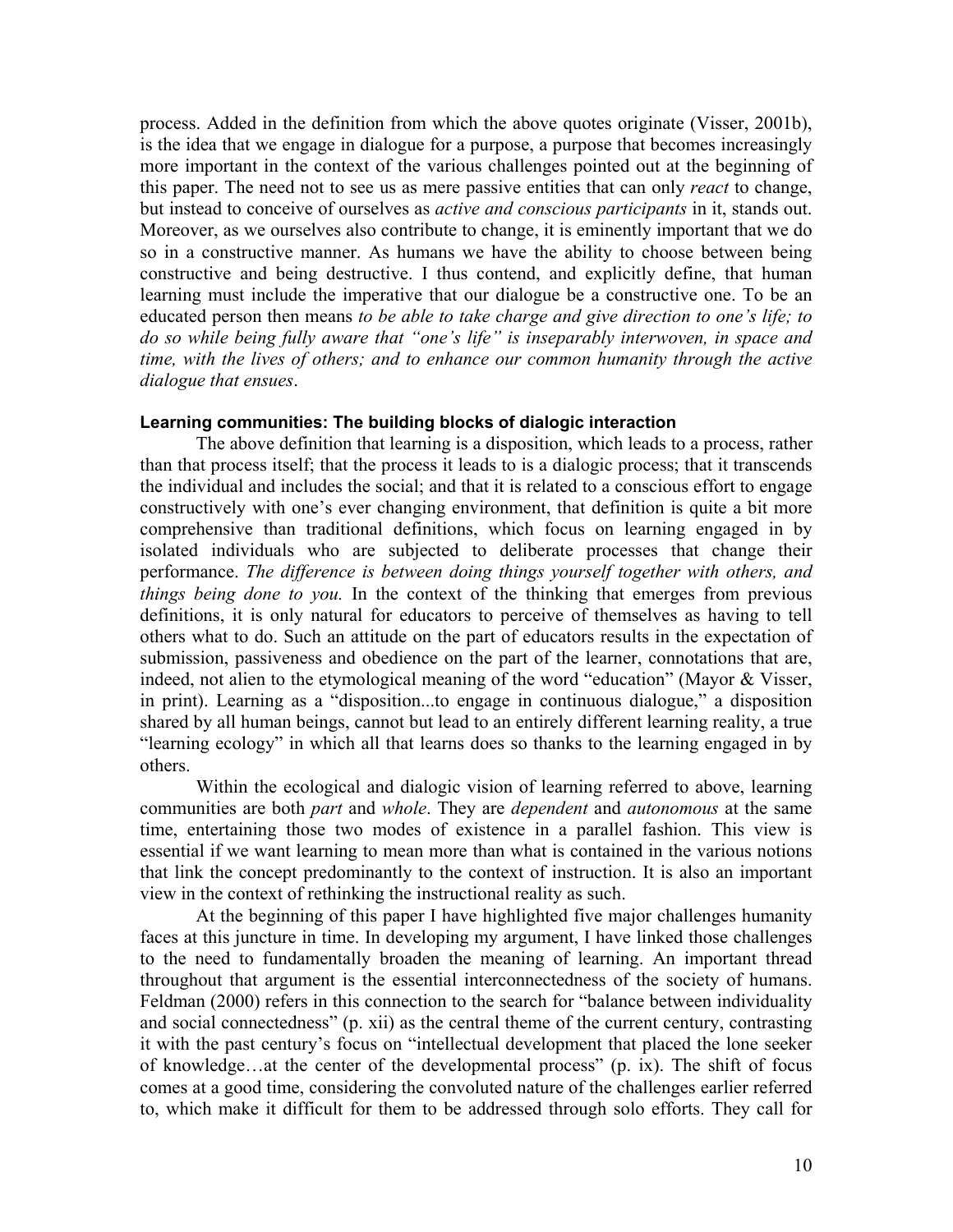*visions of learning that are built around notions of sustained collaboration and dynamically evolving dialectic relationships between individuals and communities*. Such visions have only marginally to do with the content of learning. Rather, they impact on *how* people learn and therefore on how the learning landscape should be restructured.

As the organizers of the International Symposium on Learning Communities suggested, learning communities are indeed at the core of new visions about learning. However, such visions are at risk of remaining truncated, stunted, incomplete visions if the different kinds of learning communities proposed for discussion are going to be treated as closed entities, unrelated to other communities, closed off from the world that surrounds them, and with disregard for their constituents. *Wholeness and partness; individuality and communality; autonomy and dependence, at different levels of complexity at which learning organizes itself, must be respected, not as competing notions, but as belonging together within an overall ecological perspective of learning.*

#### **Cultures of learning and learning of cultures**

 We live once again in a time in which cultures may easily perceive one another as potential threats to their existence, well being, and possibilities for development. By way of example (and drawing on one of my earlier papers [Visser, 1997]) one may look at the issue of languages. Language, in this context, is merely one way through which a culture expresses itself, asserts its identity within the community of other cultures, and allows its members to develop their individual identity within the particular culture.

"European culture arose as a reflection on the destiny of a multilingual civilization," writes Umberto Eco (1995, p. 18). At its present stage, it is "in urgent need of a common language that might heal its linguistic fractures" while, at the same time, it "needs to remain true to its historic vocation as the continent of different languages" (p. 344). To reconcile the two demands, Eco offers a solution not far from what is already being practiced by certain Web-based communities (Visser, 1997). Eco refers to "a community of peoples with an increased ability to receive the spirit, to taste or savour the aroma of different dialects" (p.350, 351). In such a community of peoples, "differences of language [should] no longer [be] barriers to communication" (p. 351). Quite to the contrary, Eco suggests, as within that community

people can meet each other and speak together, each in his or her own tongue, understanding, as best as they can, the speech of others. In this way, even those who never learn to speak another language fluently could still participate in its particular genius, catching a glimpse of the particular cultural universe that every individual expresses each time he or she speaks the language of his or her ancestors in his or her own tradition. (p. 351)

What Eco advocates as a solution for a multilingual Europe, holds, probably even more forcefully, for the world at large. The rate at which globally languages are disappearing is frightening. Pinker (1994) refers in this context to the linguist Michael Krauss who "estimates that 150 North American Indian languages, about 80 % of the existing ones, are moribund" (p. 259). The picture, according to the same linguist, is not much better elsewhere with 90 % of the languages in Alaska and northern Siberia, 23 % in Central and South America, 70 % in Russia, and 90 % in Australia at risk of disappearing for good. Worldwide his count adds up to about 3000, i.e. 50 % of the total number of languages still in existence. But for how long? Let's listen to Pinker: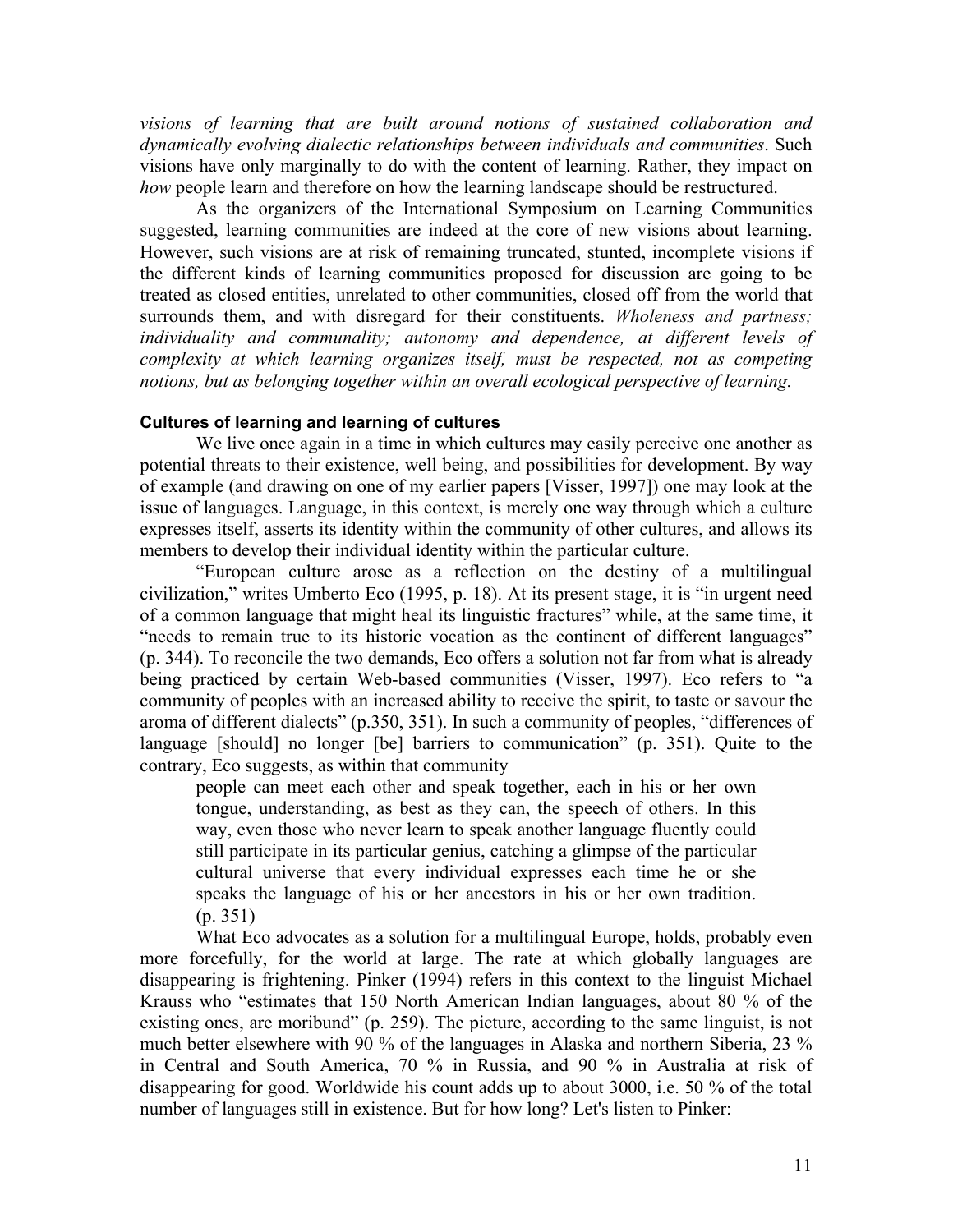Only about 600 languages are reasonably safe by dint of the sheer number of their speakers, say, a minimum of 100 000 (though this does not *guarantee* even short-term survival), and this optimistic assumption still suggests that between 3 600 and 5 400 languages, as many as 90 % of the world's total, are threatened with extinction in the next [i.e. the twentyfirst, JV] century.  $(p. 259)$ 

Pinker (1994) refers to the extinction of languages as reminiscent of the extinction of species in the biological world. Their causes overlap. "Languages disappear by the destruction of the habitats of their speakers, as well as by genocide, forced assimilation and assimilatory education, demographic submersion, and bombardment by electronic media" (p. 260). In an argument similar to that of Eco (1995) referred to above, Pinker warns that

for anthropology and human evolutionary biology, languages trace the history and geography of the species, and the extinction of a language ... can be like the burning of a library of historical documents or the extinction of the last species in a phylum. But the reasons are not just scientific. As Krauss writes, 'Any language is a supreme achievement of a uniquely human collective genius, as divine and endless a mystery as a living organism.' (p. 260)

Language is but one dimension, albeit an important one, among the multiple ways in which a culture asserts itself as a contributing element in a multicultural context. What holds for languages, holds, more strongly even, for cultures. They are, to borrow Krauss's words, each of them in their own idiosyncratic way, the supreme achievement of a uniquely human collective genius, the result of a process of growth the exact evolution of which it is difficult to trace back in time. The comparison of cultures with living organisms is in order. So is the notion that cultures emerge, develop, separate in parts, recombine, dissolve, submerge, and merge as part of an ecological-evolutionary process. From this perspective the concern with survival is well justified. What is not justified is the equation of 'survival' with 'unaltered continued existence.' The latter would only be possible if cultures would define themselves in isolation of other cultures, thus avoiding contact with the outside world, which is anti-ecological.

Cultures of learning, the concept advanced earlier on in this paper, emerge from the learning behavior of cultures. In other words, 'cultures of learning' will not exist without the 'learning of cultures.' For cultures to learn, they must conceive of themselves as open systems that are in constant constructive dialogue with other cultures, establishing dynamic equilibria in the patterns of interaction with the outside world that ensue. Such constructive dialogue has in mind the overall well being of the entire ecology of cultures. The focus on such issues as the ones defined by the Universal Forum of Cultures – Barcelona 2004, i.e., peace, sustainable development, and cultural diversity, is necessary to move the dialogue along as these issues transcend the individual interests of single cultures. I thus suggest that it is issues that should inspire the overall conceptualization of learning communities, rather than such defining externalities as institutional or territorial boundaries – as is the case with classrooms, schools, and cities – or features related to the means by which the dialogue takes place, such as the Internet in the case of virtual communities.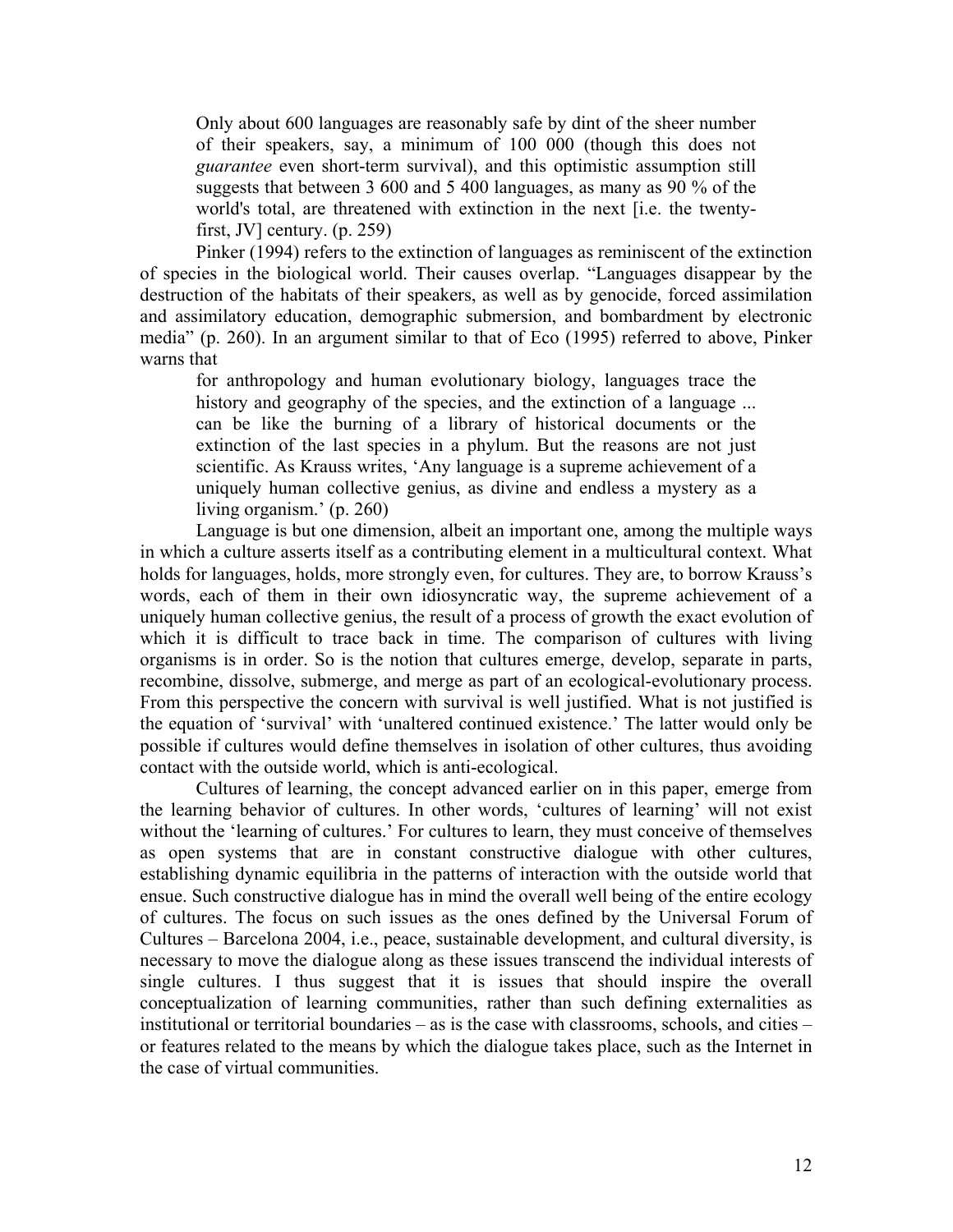The emerging information society has great potential to create the conditions for pervasive learning and cultural dialogue. Without pervasive learning and cultural dialogue humankind is at risk of extinguishing itself as it will no longer be able to respond creatively to the rate of change it is itself responsible for creating. The information society, besides its potential to let us generate new forms of learning together, also carries in it the potential of its own destruction, by destroying the linguistic and cultural diversity in the human habitats that are required for the universal dialogue among cultures to evolve in an ecologically sound manner. Such disaster, though more than ever within reach of our current technological potential, is by no means a necessary – or even likely – outcome of the spread and use of global systems of communication and information. Life has always been a play at the edge. It thrives on its proximity to its potential annihilation. Ensuring its continuation and further growth merely requires that we continue to generate dialogue that builds upon dialogue; dialogue, to paraphrase a statement by Fynsk (1996) about language, that happens when dialogue becomes a question addressed to dialogue itself, or rather "*in response*, in fascinated and repeated response to the speaking that occurs (p. 242)" as dialogue becomes aware 'that there is dialogue'...

#### **References**

- Bronfenbrenner, U. (1995). Developmental ecology through space and time: A future perspective. In P. Moen, G.H. Elder, Jr., and K. Luscher (Eds.), *Examining lives in context: Perspectives on the ecology of human development*. (pp. 619-647). Washington, DC: APA Books.
- Bronfenbrenner, U. & Ceci, S. J. (1994). Nature-nurture reconceptualized: A bioecological model. *Psychological Review*, *101* (4), 568-586.
- Cole & Engeström (1993). A cultural-historical approach to distributed cognition. In G. Salomon (Ed.), *Distributed cognitions: Psychological and educational considerations*. Cambridge, UK: Cambridge University Press.
- De Vaney, A. & Butler, R. P. (1996). Voices of the founders: Early discourses in educational technology. In D. H. Jonassen (Ed.), *Handbook of research for educational communications and technology*. New York, NY: Simon and Schuster Macmillan (pp3-45).
- Driscoll, M. P. (2000). *Psychology of learning for instruction*. Needham Heights, MA: Allyn & Bacon.
- Eco, U. (1995). *The search for the perfect language*. Oxford, UK: Blackwell.
- Feldman, D. H. (2000). Foreword. In V. John-Steiner, *Creative collaboration* (pp. ixxiii). New York, NY: Oxford University Press, Inc.
- Fynsk, C. (1996). *Language and relation: ...that there is language*. Stanford, CA: Stanford University Press.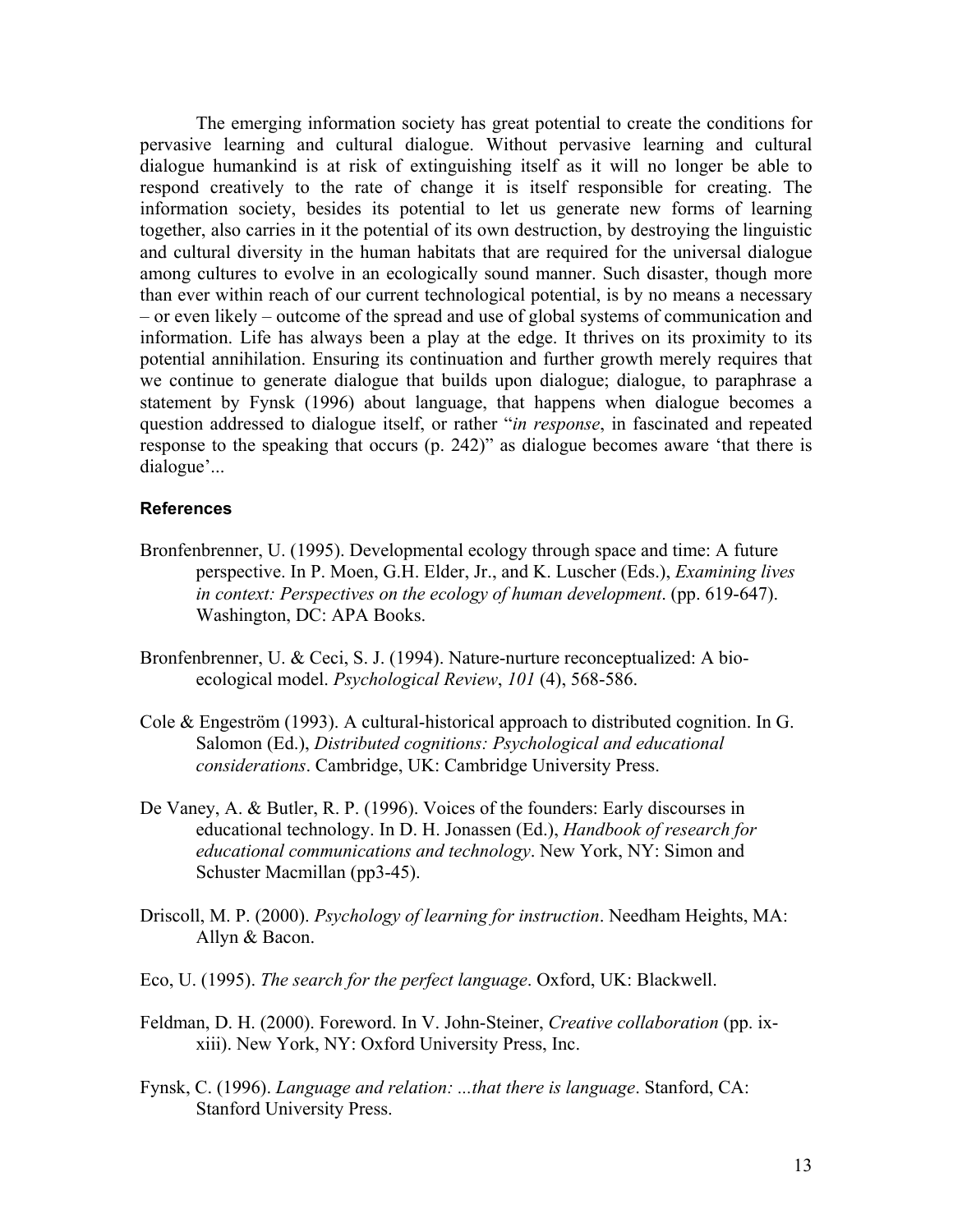Hilgard, E. R. (1948). *Unconscious processes and man's rationality*. Urbana, IL (as quoted in De Vaney & Butler, 1996).

John-Steiner, V. (2000). *Creative collaboration*. Oxford, UK: Oxford University Press.

- Jonassen, D. (2000, October) Learning as activity. Paper presented at the Presidential Session on *In Search of the Meaning of Learning* (J. Visser, Chair) at the International Conference of the Association for Educational Communications and Technology, Denver, CO [Online]. Available at www.learndev.org/dl/DenverJonassen.PDF.
- Lederman, L. M. (1999, April). On the threshold of the  $21<sup>st</sup>$  century: Comments on science education. Paper presented at the Symposium on *Overcoming the underdevelopment of learning* (J. Visser, Chair) at the Annual Meeting of the American Educational Research Association, Montreal, Canada [Online]. Available at http://www.learndev.org/dl/lederman\_f.pdf.
- Mayor, F., & Visser, J. (in print). La educación y el aprendizaje en el tiempo de las nuevas tecnologías de información y de comunicación: Diálogo entre Federico Mayor y Jan Visser. In P. Mayor Menéndez & J. M. Areilza Carvajal (Eds.), *Internet, una profecía.* Barcelona, Spain: Editorial Ariel (Expected publication date: February 2002).
- Pinker, S. (1994). *The language instinct: How the mind creates languages*. New York, NY: William Marrow and Company, Inc.
- Savery, J. R., and Duffy, T. M. (1995). Problem based learning: An instructional model and its constructivist framework. *Educational Technology, 35*(5), 31-38.
- Shotter, J. (1997). The social construction of our 'inner' lives. *Journal of Constructivist Psychology, 10*, 7-24.
- Shotter, J. (2000, October). The meaning of learning in the perspective of rapid technological change. Paper presented at the Presidential Session on *In Search of the Meaning of Learning* (J. Visser, Chair) at the International Conference of the Association for Educational Communications and Technology, Denver, CO [Online]. Available at http://www.learndev.org/dl/DenverSpohrer.PDF.
- Solomon, D. L. (2000, October). Philosophy and the learning ecology. Paper presented at the Presidential Session on *In Search of the Meaning of Learning* (J. Visser, Chair) at the International Conference of the Association for Educational Communications and Technology, Denver, CO [Online]. Available at www.learndev.org/dl/DenverShotter.PDF.